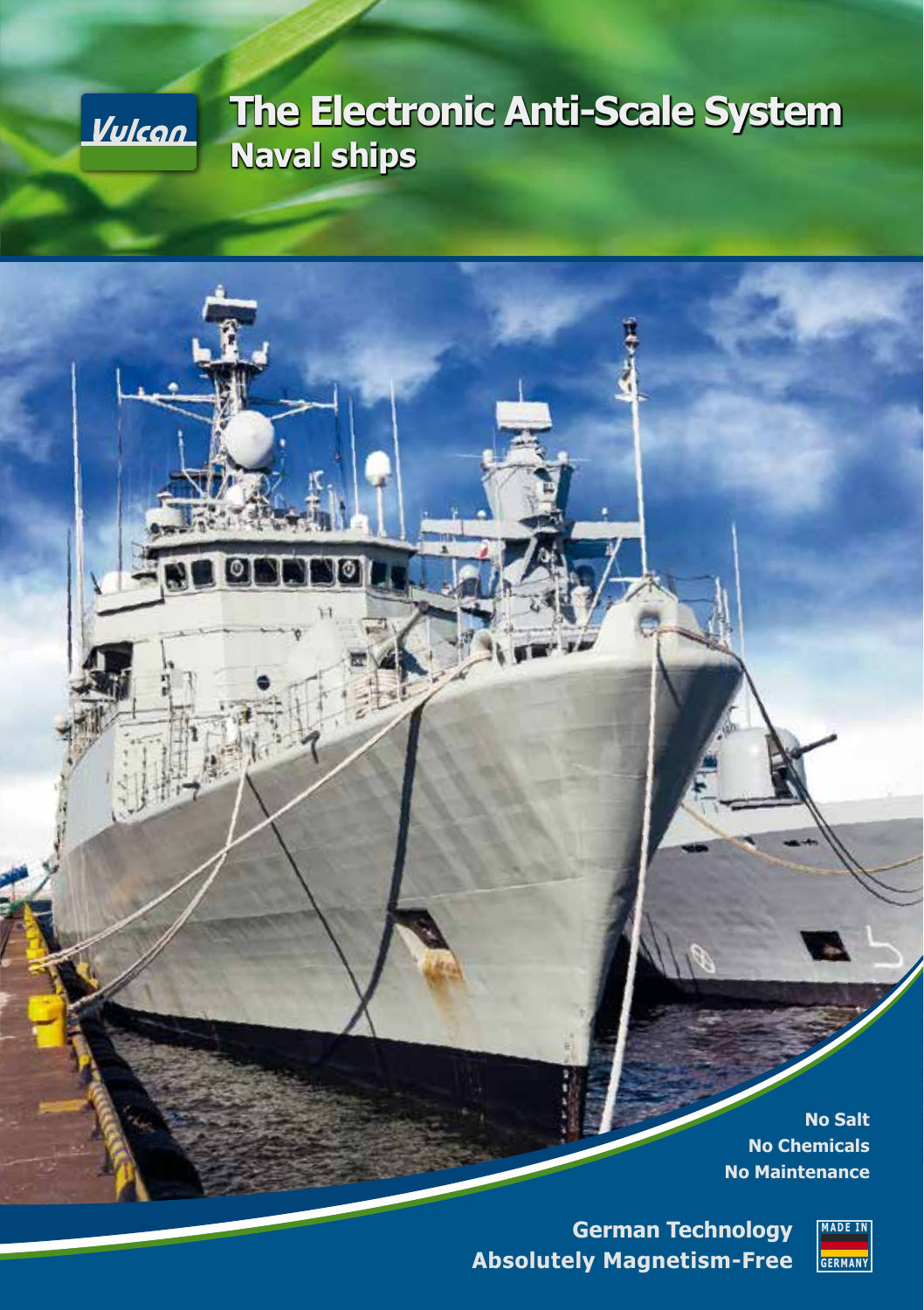

## **Vulcan - The alternative to water softeners**

A naval ships carries a lot of machinery and equipment, which come in contact with water. Scale deposits in the piping system can cause fatal damage to engines and turbines, which are very expensive to repair. In the daily use of water on board (in bathrooms, kitchens, etc.) Vulcan helps to eliminate problems caused by scale.





## **Benefits of Vulcan:**

- **►** Reducing scale deposits in the whole piping system
- Minimizing overall operating costs and maintenance expenses
- **►** Maximizing life of on board equipment
- **►** Eliminating the need for salt or aggressive cleaning agents
- **►** Leaving pH levels unchanged preventing corrosion
- **►** Removing the need for salt or aggressive chemicals
- **►** Reducing hot water energy consumption





**Engines:** Vulcan controls limescale deposits in the water cooled jackets, in transfer lines or coolers. Vulcan treats scale build-up in the heat exchangers and in the heat chambers in engines.

**Ballast tanks:** Ballast water is handled easier and scale deposits are reduced.

**Wastewater:** Vulcan smooths the incrustations in all wastewater transport systems.

**Potable water:** Vulcan controls scale deposits in the desalination and works with distillation or reserve osmosis equipment.

Aircraft carrier (top) Military submarine (bottom)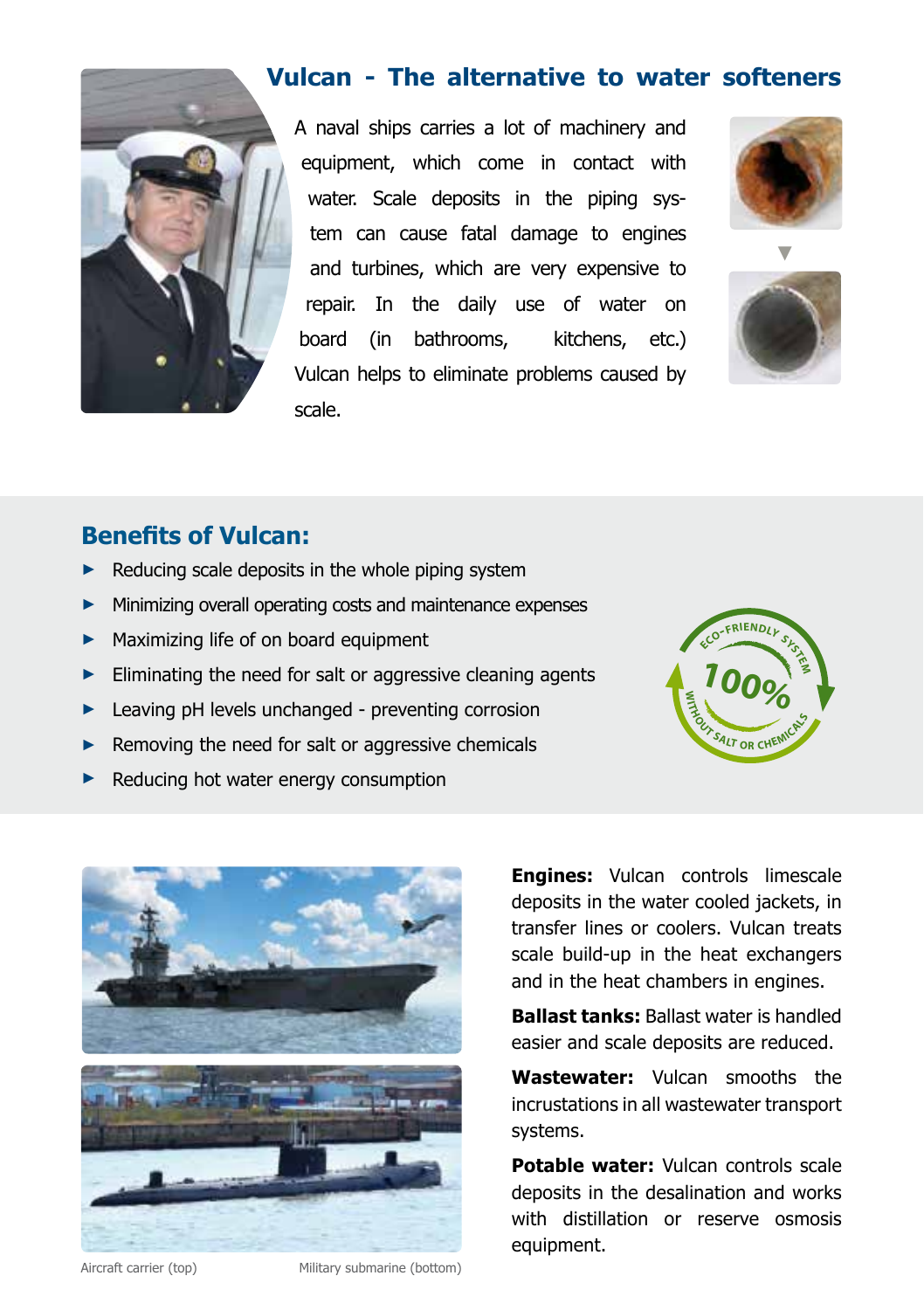

The **Vulcan - Impulse - Technology** treats the water with special electronic impulses that take away the adhesive power of the scale particles. Scale components are simply washed away with the water as a fine powder. Vulcan carefully dissolves already existing deposits. In addition, Vulcan generates a protective layer that prevents rust and pitting corrosion.





**Vulcan has positive effects in these applications:**

| Piping systems   |
|------------------|
| Pumps            |
| Valves           |
| Condensers       |
| Heat exchangers  |
| Air conditioners |
| Cooling towers   |
| Chillers         |
| Tanker equipment |
| Engines          |
|                  |

Steam turbines **Wastewater** Ballast tanks Restaurants Kitchens Sporting facilities Ship hospitals **Bathrooms** Heating systems

Potable water

Professional kitchen on board of a military ship